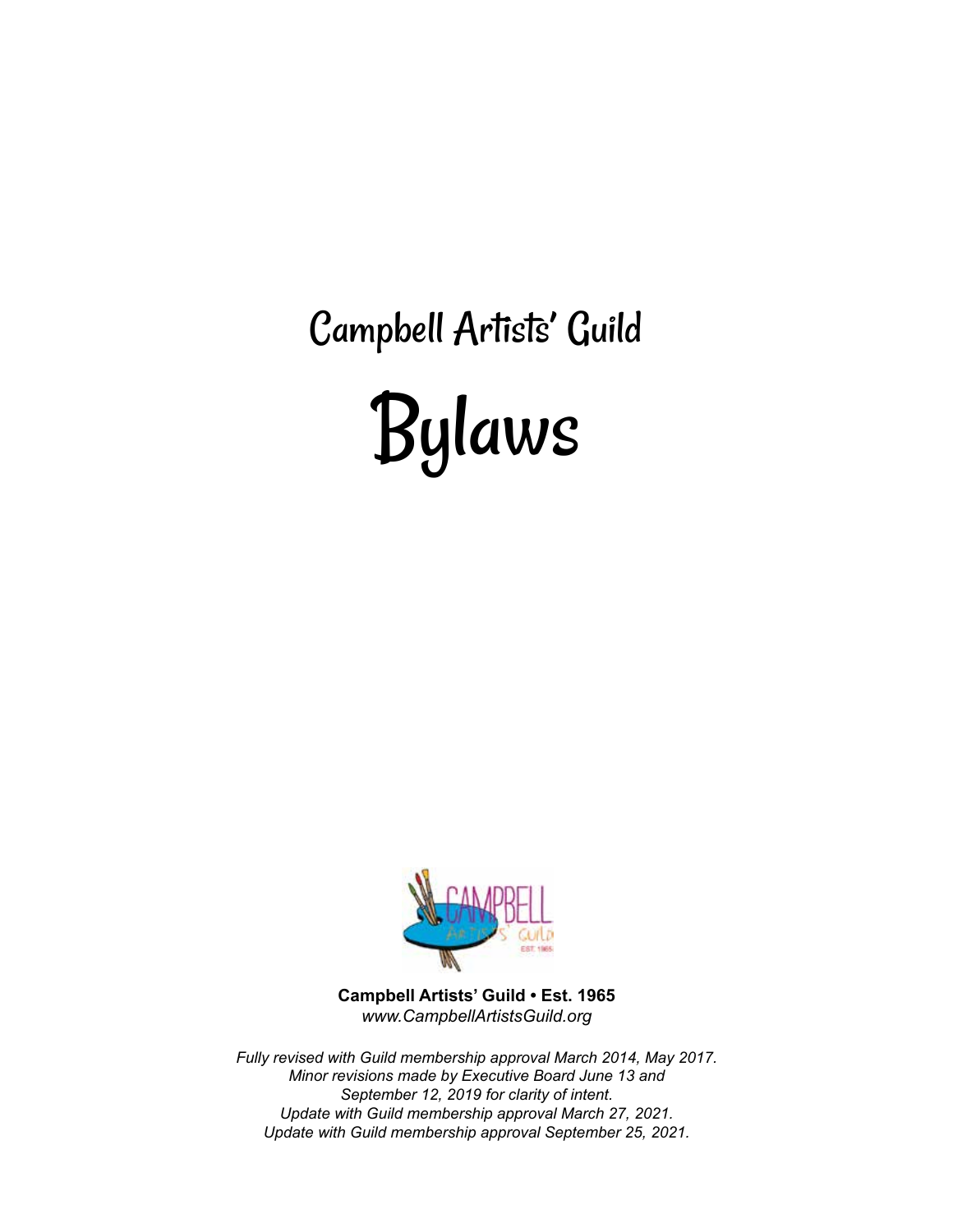

# **Welcome to the Campbell Artists' Guild**

The Campbell Artists' Guild (Guild) was founded by artist Judy Howland in March of 1965 when the first meeting was held in the Campbell Adult Education's main office building which had previously been a funeral home on Winchester Boulevard behind Campbell High School (now closed since 1980). Sixty artists attended this first meeting and an Executive Board was established for setting goals and objectives.

The Campbell Artists' Guild continues to thrive as it encourages the practice and appreciation of all visual arts. It unites those who have an interest in art and wish to work together to promote creative expression and foster artistic development by making available workshops, demonstrations, speakers, and discussion of common interest.

This printable PDF version of the Bylaws has been downloaded from the Guild's website: www.CampbellArtistsGuild.org.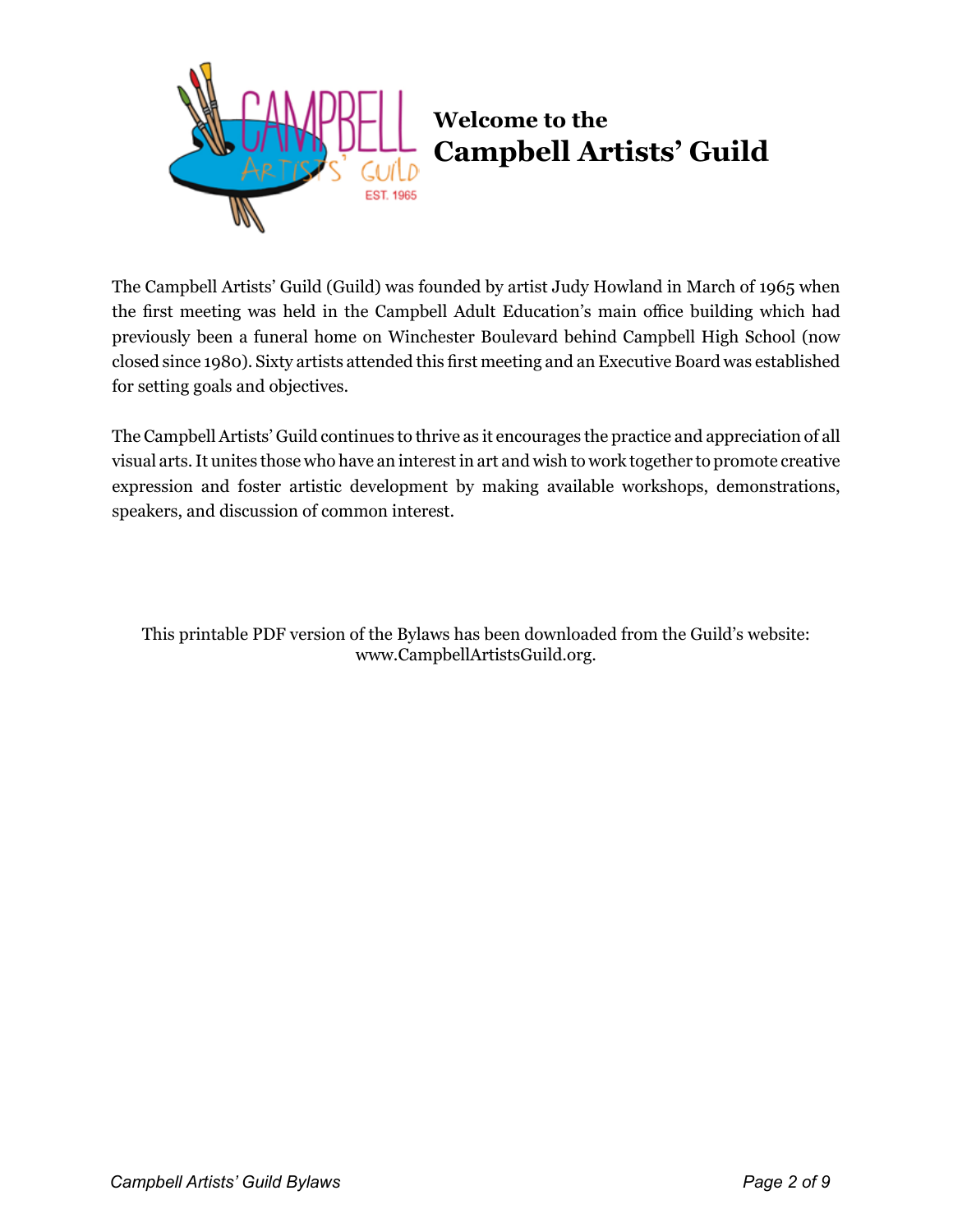## **Article I • Name and Objectives**

*(Revised May 27, 2017)*

This organization shall be known as the Campbell Artists' Guild (Guild) and shall be open to all. Its purpose is to unite those who have an interest in art and wish to work together to promote creative expression and to foster artistic development by making available workshops, demonstrations, field trips, and discussions of common problems.

Sales of work by members are promoted by the Guild in sponsoring exhibits at locations available to the buying public. Any political- or religious-oriented connotation shall be avoided.

# **Article II • Membership**

*(Revised March 27, 2021)*

**Section 1** – Membership shall be open to anyone 18 years of age or over. **Section 2** – The membership of this Guild shall be defined as:

*Active Membership* – entitles member to all privileges of membership including participation in competitions and exhibitions.

*Associate Membership* – Associate Membership encourages artist to take an active role in meetings and hold office but does not compete or exhibit.

**Section 3** – A copy of the Guild's tri-fold brochure will be available to guests at all Membership Meetings. If they show an interest in joining, the Membership Chair shall provide them with a Membership Application. Upon receipt of dues, they shall receive a copy of the Guild's Bylaws booklet. Members of the Guild are expected to abide by its Bylaws and to uphold its best interests. **Section 4 –** New members must attend one meeting before being eligible to compete.

**Section 5** – Active members must attend at least one of three meetings immediately prior to any competition to be eligible to compete.

#### **Article III • Dues**

#### *(Revised September 25, 2021)*

**Section 1** – Dues of the Guild shall be payable annually by January 1 and are considered delinquent after February 1. Dues for the current year must be paid in full before art is submitted for competition or exhibition. Dues for membership are prorated as follows:

**Active Membership** - \$50 per year

January–June \$50 July–December \$25

**Associate Membership** - \$25 per year

```
January–June $25 July–December $12.50
```
**Section 2** – Members whose dues are delinquent shall be dropped from membership. A member who has been dropped may be reinstated upon full payment of delinquent dues for the year. The Treasurer will inform the Membership Chair of dues paid. Dues are payable to Campbell Artists' Guild and sent to the Treasurer.

# **Article IV • Executive Board and Chair Duties**

*(Revised March 27, 2021)*

**Section 1** – The Executive Board of the Guild shall consist of a President, Vice President, Secretary, Treasurer.

**Section 1A** – Chairs shall consist of Annual Art Show, Awards, Communication and Outreach, Exhibits, Hospitality, Membership, Newsletter, Programs, Photographer, Publicity, Webmaster, and other chairs as deemed necessary.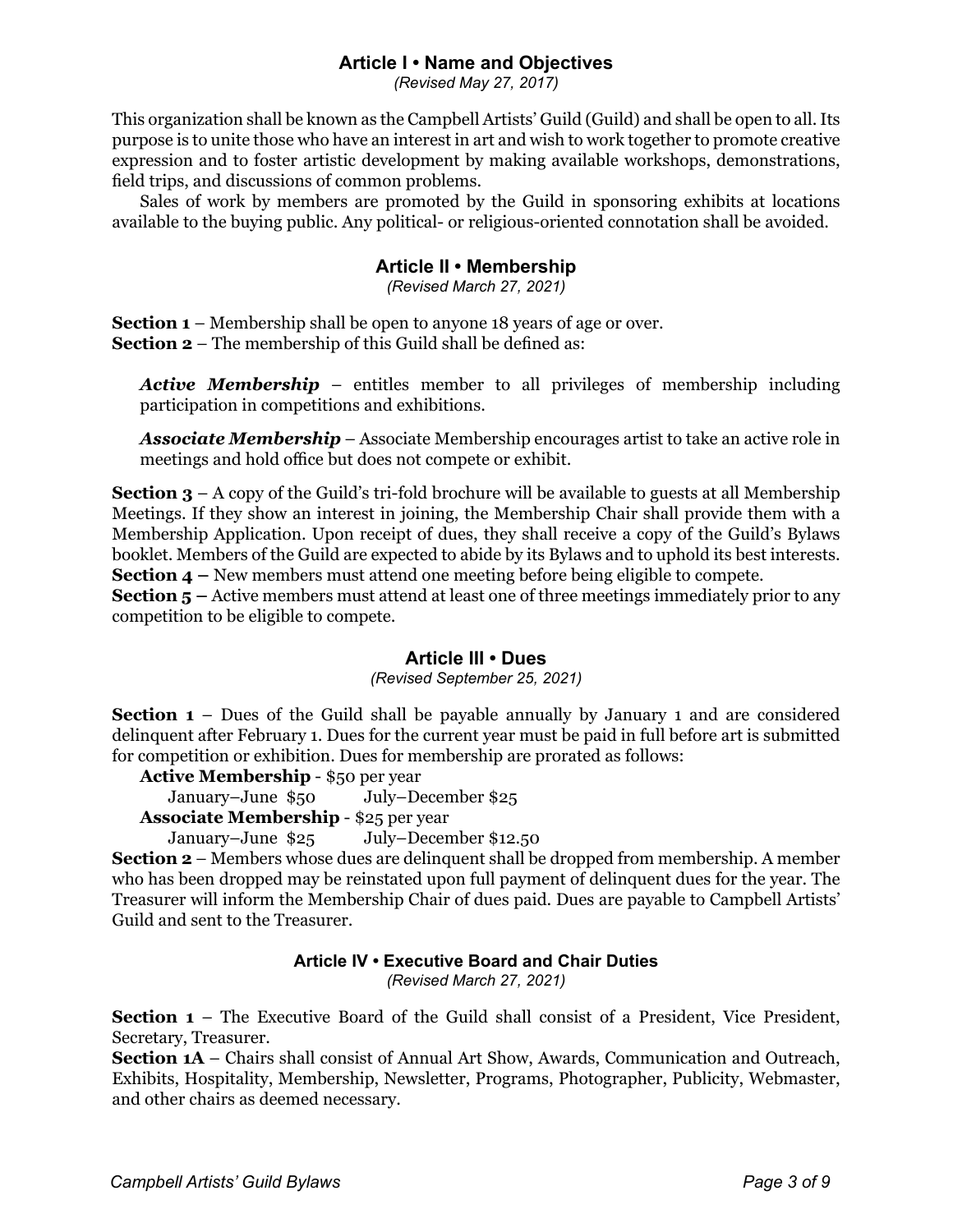**Section 2** – Any elected Executive Board member who is absent for more than three successive Membership Meetings without a valid reason shall be considered retired and the vacancy will be filled by majority vote at the next meeting.

**Section 3** – The President shall preside at all meetings of the Guild and Executive Board and supervise the activity of the Guild. The President shall also give notice of the time and place of special meetings both of the Guild and the Executive Board.

**Section 4** – The Vice President shall perform all the duties of the President's office in his/her absence and, in case of a vacancy, shall become President.

**Section 5** – The Secretary shall attend all meetings of the Guild and Executive Board and shall record minutes and maintain hard copy archives of minutes.

**Section 6** – The Treasurer shall deposit all dues as they are received, shall keep an itemized account of all receipts and disbursements, and render a written report of same to the Executive Board at its February Business Meeting. Checks in payment for goods or services to the Guild must be signed by two members of the Board for expenses over \$151.00.

**Section 7** – The Art Show Chair shall be responsible for directing and organizing the Annual Art Show.

**Section 8** – The Awards Chair shall be responsible for the set up and display of monthly artwork for competitions, keeping a monthly tally of participants and winners, and shall be responsible for collecting votes and designating ribbons for artists' awards at each meeting. Competition records will be maintained for three years.

**Section 9** – The Communication and Outreach Chair shall be a support to the Membership Chair and contact members experiencing a personal illness or loss. Assists Membership Chair quarterly in contacting members who have been absent from meetings.

**Section 10 – The Exhibit Chair shall organize and supervise artwork placed at individual** locations (e.g., city halls, offices, banks, libraries) and other ongoing locations.

**Section 11** – The Hospitality Chair shall handle refreshments for Membership Meetings and make arrangements for member participation.

**Section 12** – The Membership Chair shall receive all applications for membership. Upon receipt of dues, new members will receive a copy of the Guild's Bylaws. The Membership Chair shall keep name tags and membership roster up to date, correspond with potential members, among other duties.

**Section 13** – Newsletter Chair shall recruit written contributions from the Executive Board and Chairs and publish a monthly newsletter. This serves as the vehicle in chronicling the Guild's history.

**Section 14** – The Photography Chair shall photograph members at special events, speakers/ demonstrators at Membership Meetings, send photos to Newsletter Chair from competitions, and provide access of photographs to the membership.

**Section 15** – The Programs Chair along with members, shall be responsible for monthly programs, make arrangements with guest speakers/demonstrators, and introduce him/her at the meetings. **Section 16** – The Publicity Chair shall arrange news articles, announcements and advertisement of the Guild to appear in as many news media as possible.

**Section 17** – The Webmaster shall keep the Guild's website, www.CampbellArtistsGuild.org, current from input directly provided by the Newsletter Editor and Art Show Chair.

# **Article V • Election of the Executive Board**

*(Revised March 27, 2021)*

**Section 1** – Candidates for executive positions shall be selected by members.

**Section 2** – A President, Vice President, Secretary, and Treasurer shall be elected at the Membership Meeting in December by majority vote and will take office in January to continue in office for one year. The Executive Board may be re-elected the following year but shall not hold the same office for more than two consecutive years unless agreed upon by majority vote of membership present.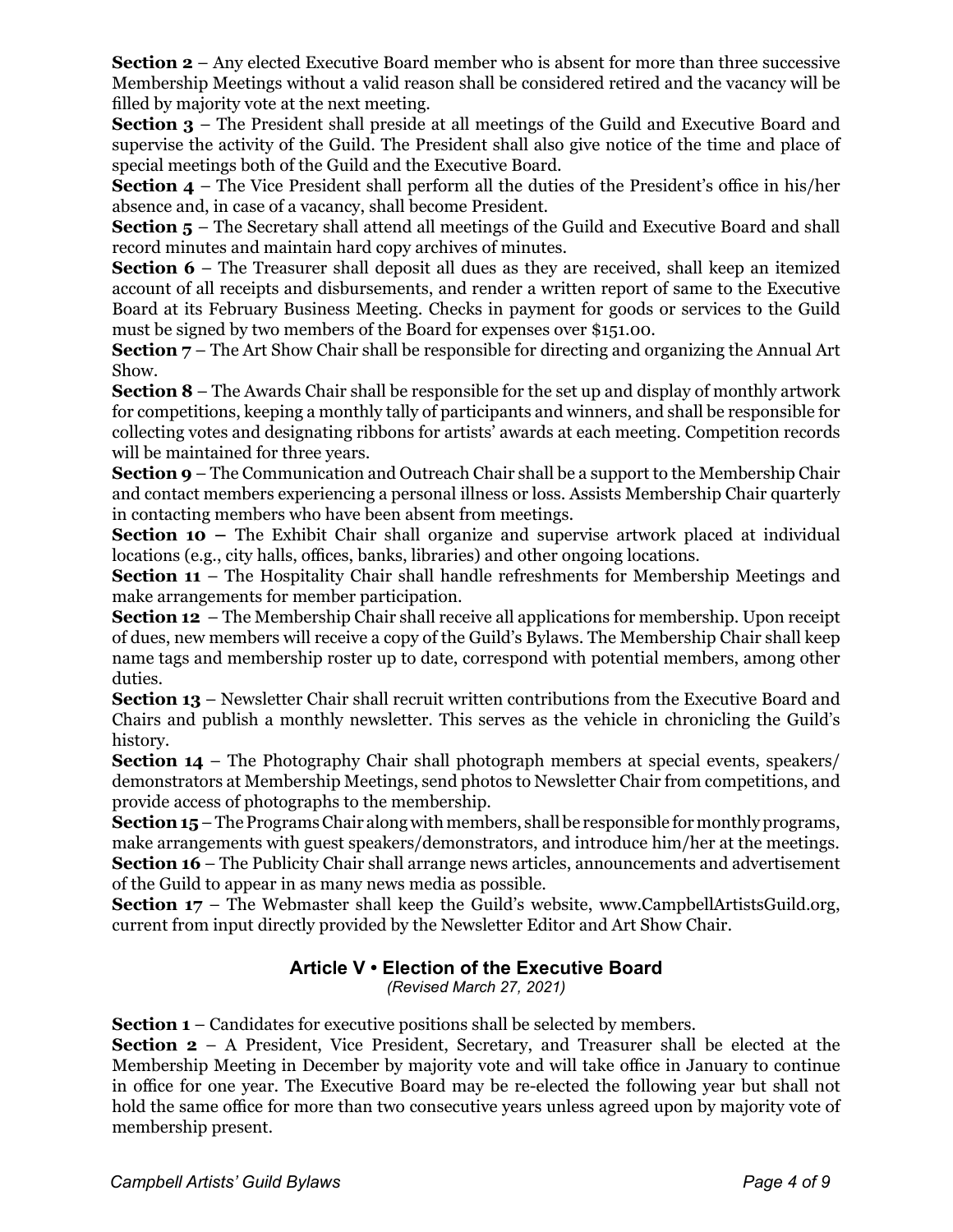**Section 3** – At the January Membership Meeting, the President shall request membership participation for the following Chairs: Art Shows, Awards, Communication and Outreach, Exhibits, Hospitality, Membership, Newsletter, Photography, Programs, Publicity, Webmaster, and other Chairs as deemed necessary.

# **Article VI • Meetings**

*(Revised March 27, 2021)*

**Section 1** – Membership Meetings of the Guild shall be held once a month. Minutes will not be taken at the Membership Meetings unless determined necessary by the Executive Board at which time a summary of announcements will be available in the monthly newsletter.

**Section 2** – A monthly Business Meeting shall be held by the Executive Board to conduct the official business of the Guild. All members are invited to attend or submit items for discussion to any Executive Board member. Minutes of the Business Meeting shall be taken and published in the monthly newsletter. The President may call an additional Business Meeting at any time when deemed necessary. The various Chairs may be asked to attend if it's within their purview.

**Section 3** – Special meetings and field trips may be called by the President.

**Section 4** – Outgoing Executive Board and Chairs shall meet with the incoming Executive Board and Chairs to provide help and advice.

**Section 5** – Twenty percent (20%) of the members present shall constitute a quorum.

# **Article VII • Guild Funds**

*(Revised March 27, 2021)*

**Section 1** – Any contributions or donations to groups or individuals for whatever purpose must be approved by the Executive Board and presented to membership before being voted on at a Membership Meeting.

**Section 2** – In the event of dissolution of the Guild, any cash or assets will be donated to another organization as voted upon by majority vote of the membership present before dissolution of the Guild.

# **Article VIII • Amendments**

*(Revised March 27, 2021)*

Amendments to the Guild's Bylaws may be presented at any Membership Meeting or at any Business Meeting called for the purpose; and upon a majority vote, shall be presented and submitted for a vote at the next Membership Meeting, requiring two-thirds of the membership present for adoption.

# **Article IX • Copyright Liability**

*(Revised June 13, 2019)*

In order to avoid liability issues with copyright infringement, it is the responsibility of every Guild artist to honestly abide by the following requirements. The Guild reserves the right to disqualify artwork if there is reasonable doubt about copyright infringement or plagiarism. The Guild is not liable if artists does not abide by these requirements.

- 1. Art entered for a monthly competition or exhibit must be the artist's original work in concept and execution.
- 2. Art entered for monthly competitions and exhibits which are deemed to be copied from another artist's work (e.g., a published photograph, images off calendars or the Internet unless they are copyright-free photos, greeting cards, etc.) will be immediately disqualified unless the art is a derivative of the original.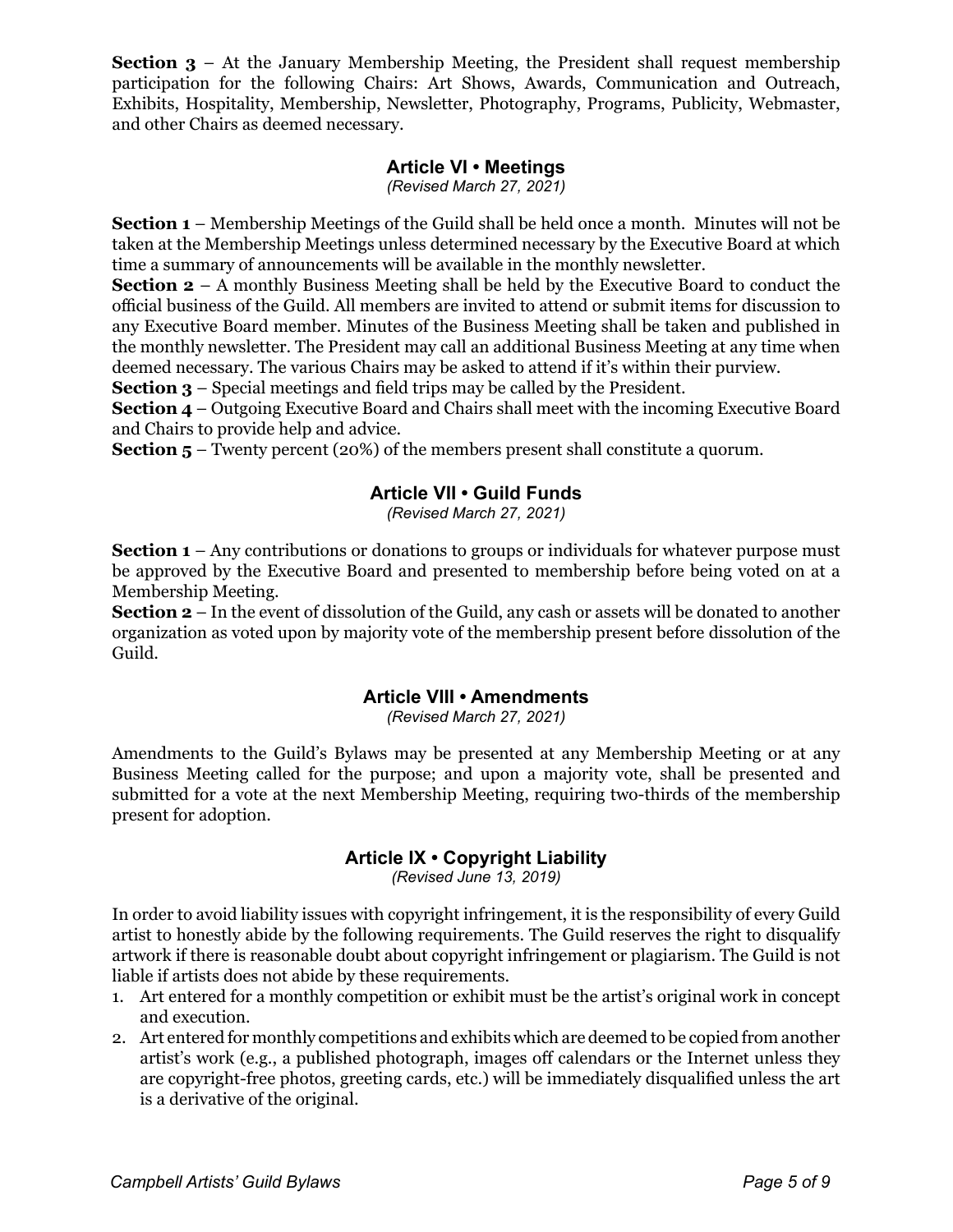- 3. *Derivative Art* is an expressive creation that includes major copyright-protected elements of the original, previously created first work. Derivative work is acceptable only when it becomes a second, separate work independent in form from the first. The derivative work must be substantial enough and bear its author's personality to be an original and thus protected by copyright.
- 4. Artwork cannot be the reproduction (copy) of a painting created by another artist even if the original artist is acknowledged.
- 5. Creating a copy of a historic painting is unacceptable and will be disqualified.

# **Article X • Participation in Competitions**

*(June 13, 2019)*

**Statement of Purpose –** The intent of monthly competitions by Active members is to encourage participation in developing new work and creative expression.

#### **Article XI • Awards**

*(Revised September 12, 2019)*

Award competitions run from January through December of each year. Active members must attend at least one of three meetings immediately prior to any competition to be eligible to compete. Art must be original in content and execution and created in the last five years - not a copy**,** giclée print or reproduction of another artist's work. See *Article IX • Copyright Liability*. Fragile mediums (e.g., watercolor, pastel, charcoal) must be matted and framed with protective covering. All art must be dry to handle.

**Awards** – First, second and third place ribbons will be awarded in the Artist-of-the-Month competition with the following exceptions:

- 1. if two art pieces are competing, a first place ribbon will be awarded,
- 2. if three art pieces are competing, first and second place ribbons will be awarded,
- 3. if four or more art pieces are competing, first, second and third place ribbons will be awarded.

#### **A. Artist-of-the-Month (AOM)**

*(Revised September 12, 2019)*

Active members who have attended at least one of three meetings immediately prior to any competition are eligible to enter one piece of art to be voted upon. There must be at least two art pieces by different artists to hold the AOM competition. Art must be original in content and execution and created in the last five years – not a copy**,** giclée print or reproduction of another artist's work. See *Article IX • Copyright Liability*. Once a member has won a first place ribbon in AOM, that member is now eligible to enter art in the Blue Ribbon Gallery.

A first place winner in December's AOM competition is now eligible to participate in the Blue Ribbon Gallery starting in February of the new calendar year.

# **B. Blue Ribbon Gallery (BRG)**

*(Revised September 12, 2019)*

Active members who have won a first place ribbon in the AOM competition (January–December) and who have attended at least one of three meetings immediately prior to this competition are eligible to compete in the BRG for the remainder of the year. Previously awarded art from AOM competition cannot be submitted. A minimum of two art pieces are required to hold a competition by two different artists; one first place ribbon will be awarded. Art must be original in content and execution and created in the last five years – not a copy**,** giclée print or reproduction of another artist's work. See *Article IX • Copyright Liability*.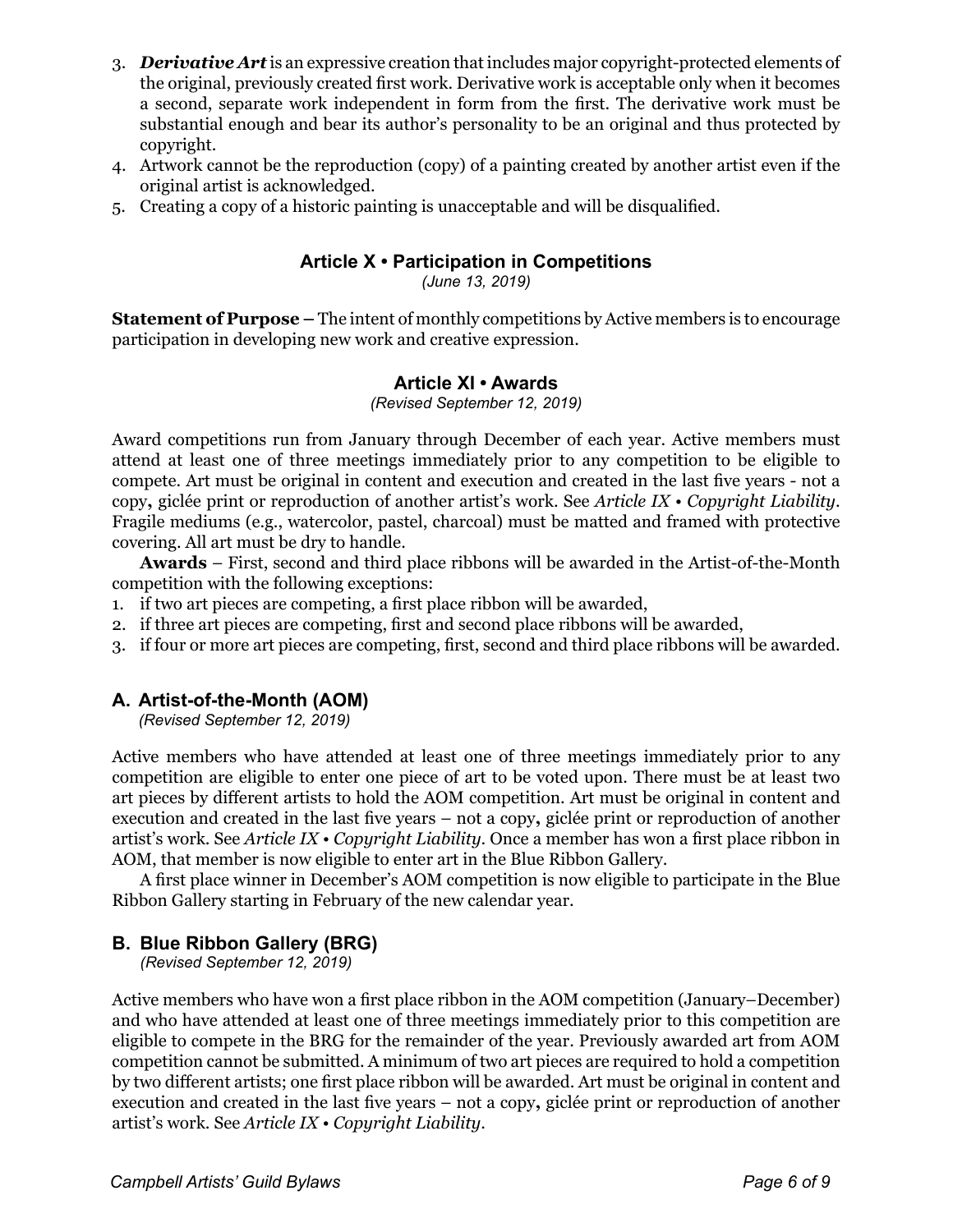# **C. Artist-of-the-Year Competition (AOY)**

*(Revised March 27, 2021)*

Active members who have attended at least one of three meetings immediately prior to this competition are eligible to enter one piece of art to be voted upon. First, second and third place ribbons for AOY are awarded at the January Membership Meeting. First place ribbon recipients in the Blue Ribbon Gallery may enter a new or a previously awarded piece of art for this competition. There must be at least two art pieces by different artists to hold the AOY competition. Art must be original in content and execution and created in the last five years – not a copy**,** giclée print or reproduction of another artist's work. See *Article IX • Copyright Liability*.

## **D. Annual Art Show**

*(Revised September 25, 2021)*

The Guild may hold an art show once a year. Active members must attend a minimum of three meetings the year of the art show for eligibility to participate.

- 1. Art entered for exhibit shall represent the best original works of its members.
- 2. Art entered should be original in content and execution and created in the last five years not a copy**,** giclée print or reproduction of another artist's work. See *Article IX • Copyright Liability*.
- 3. Art should be dry, matted and framed (when appropriate) and ready to hang. See Page 9 "Guild's Framing and Hanging Requirements."
- 4. All art including winning postcard art must be in the exhibit for the duration of the show.
- 5. The Art Show Chair will establish specific times for the delivery and pick up of art. No late entries will be accepted after the specified time – no exceptions.
- 6. The number of art pieces a member may exhibit will be determined by the number of exhibitors and available wall space by the Art Show Chair.
- 7. Gallery Identification Tags are created by the Art Show Chair from information provided by the artist.
- 8. Any art piece may be exhibited provided it has never received a ribbon in any of the Guild's previous annual art shows.
- 9. The Guild Executive Board reserves the right to decline entries considered inappropriate for a public exhibit. An individual member's objection to a piece of art should be brought to the attention of the Executive Board for final decision.
- 10. A non-refundable entry fee will be required and Liability Waiver, Proxy, and Art Information forms must be completed prior to delivery of art.
- 11. A ten percent (10%) commission of the sale price of any art (including prints) sold at a Guildsponsored event will be donated to the Guild, payable to Campbell Artists' Guild and sent to the Treasurer.
- 12. The Guild is not responsible for damage or loss that may occur while artwork is on exhibit.
- 13. All exhibitors are required to be at the Opening Reception to help setup**,** tear down and provide refreshments. If the artist is unable to attend the Opening Reception, a monetary payment established by the Guild's Board will be required and payable to Campbell Artists' Guild two weeks prior to the show.
- 14. All exhibitors are required to host the gallery.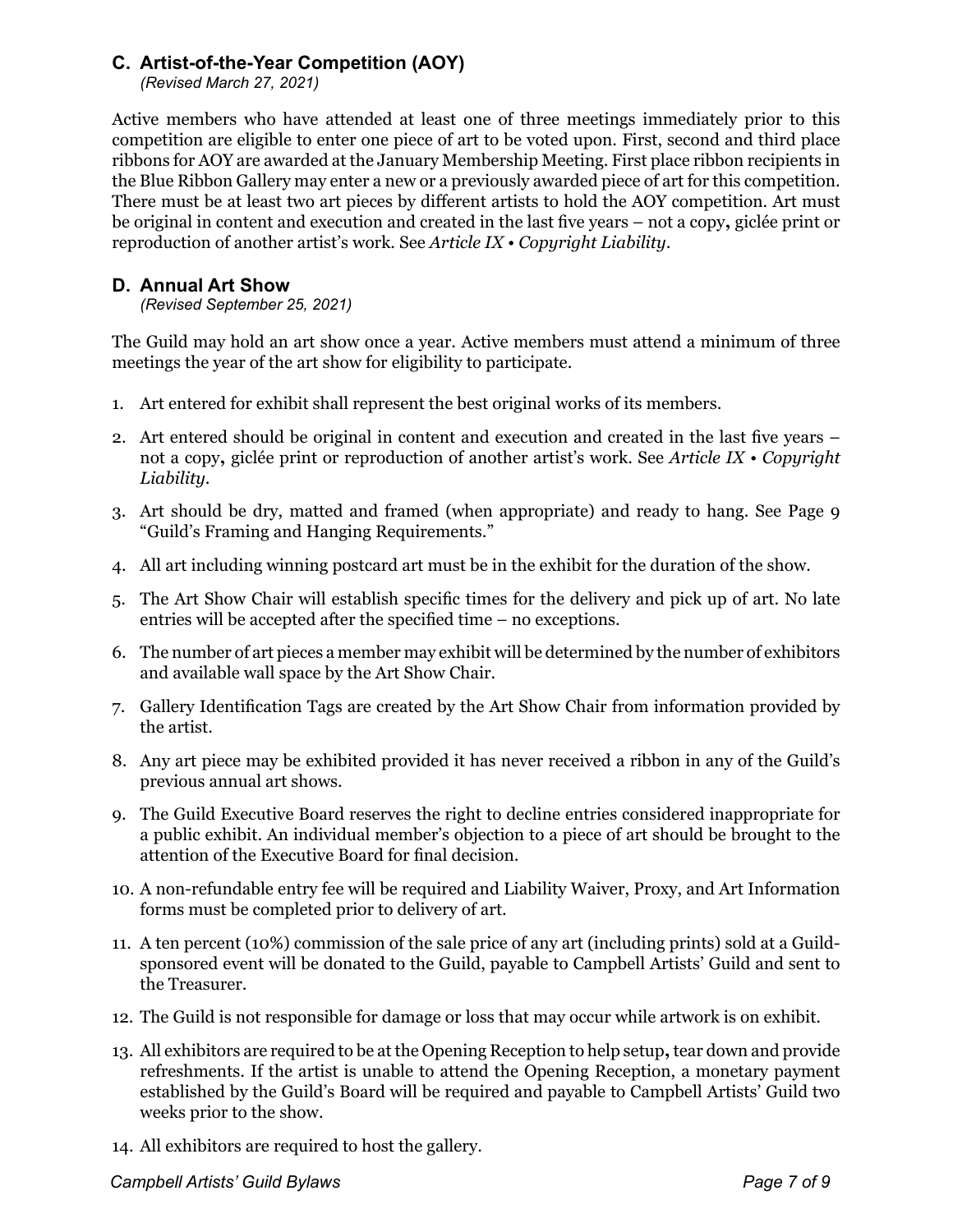- 15. When the show is judged, the judge shall be a professional who is well versed in art.
- 16. There must be a minimum of two individuals competing in any given category in order for an award to be issued.
- 17. **Awards** There must be a minimum of two artists competing in any given category for an award to be issued including the following:
	- a. If two art pieces are competing, a First-Place ribbon may be awarded.
	- b. If three art pieces are competing, First- and Second-Place ribbons may be awarded.
	- c. If four or more art pieces are competing, First- Second and Third-Place ribbons may be awarded.
	- d. It is at the discretion of the juror whether to award a ribbon in any category that contains a minimum of two artists.
	- e. The Guild does not award Honorable Mention ribbons.
	- f. A "Best in Show" ribbon is awarded at the discretion of the juror.
- 18. When the show is judged, ribbons may be awarded in the following seven categories:
	- 1. Oil
	- 2. Acrylic
	- 3. Watercolor
	- 4. Mixed Media (any art involving more than one medium)
	- 5. Charcoal, Ink, Graphite, Pastels, Colored Pencils
	- 6. Alternate Mediums (monoprints, sculpture, linocuts, 3D assemblage, mosaic, pyrography)
	- 7. Photography

19. A special ribbon may be awarded for "People's Choice."

# **E. Alternate Venue Exhibits**

*(Revised September 12, 2019)*

Separate from the Annual Art Show, the Guild uses the following guidelines for displaying art at various establishments organized by the Exhibit Chair.

- 1. Active members must attend a minimum of three meetings the year of any exhibit.
- 2. Art exhibited should be original in content and execution and created in the last five years not a copy or reproduction of another artist's work. See *Article IX • Copyright Liability*.
- 3. When displaying art, frames must be clean and in good condition with no chips**;** clean glass (when appropriate), clean and neat liners/mats if they are so equipped. Framing should be free of dust/dirt.
- 4. Sawteeth, clamps, clips, staples or screw eyes cannot be used for hanging unframed and framed art. See "Guild's Framing and Hanging Requirements."
- 5. All art must be removed on the day and time the Exhibit Chair designates.
- 6. New art must be displayed on the date and time the Exhibit Chair designates.
- 7. Gallery Identification Tags are created by the Exhibit Chair from information provided by the artist.
- 8. A ten percent (10%) commission of the sale price of any artwork (including prints) sold at a Guild-sponsored event will be donated to the Guild, payable to Campbell Artists' Guild and sent to the Treasurer.